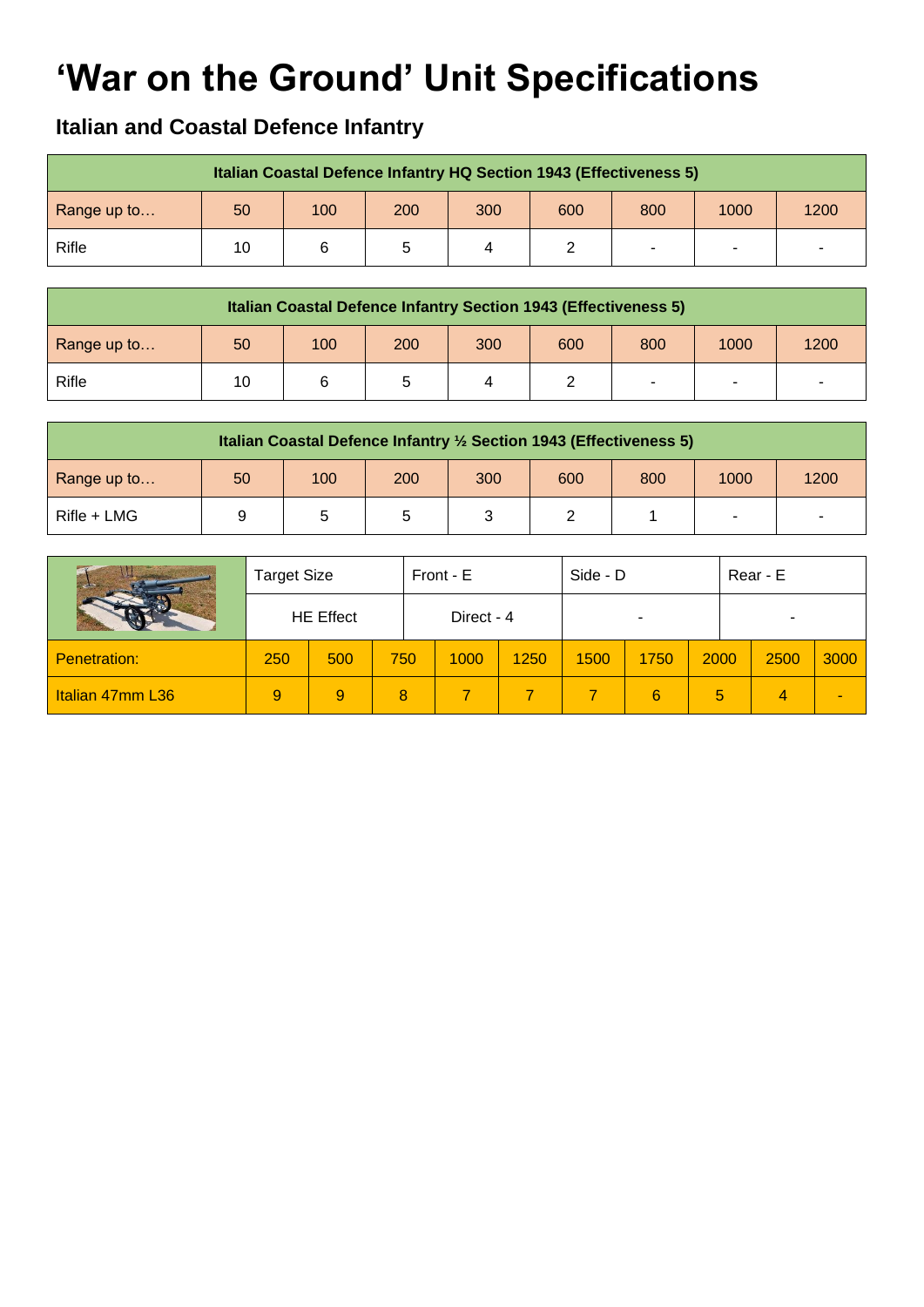## **German Units**

|                   | <b>Fallschirmjager Infantry Platoon HQ Section 1943 (Effectiveness 3)</b> |     |     |     |     |     |      |      |  |  |  |  |  |  |
|-------------------|---------------------------------------------------------------------------|-----|-----|-----|-----|-----|------|------|--|--|--|--|--|--|
| Range up to       | 50                                                                        | 100 | 200 | 300 | 600 | 800 | 1000 | 1200 |  |  |  |  |  |  |
| Rifle, SMG + LMG  | 14                                                                        | 10  |     |     | 6   | 4   |      |      |  |  |  |  |  |  |
| AT Rifle (Pen 10) |                                                                           | 6   |     |     |     |     |      |      |  |  |  |  |  |  |

N.B. AT Rifle may not be combined with small arms.

| <b>Fallschirmjager Infantry Section 1943 (Effectiveness 3)</b> |    |     |     |     |     |     |      |      |  |  |  |  |  |
|----------------------------------------------------------------|----|-----|-----|-----|-----|-----|------|------|--|--|--|--|--|
| Range up to                                                    | 50 | 100 | 200 | 300 | 600 | 800 | 1000 | 1200 |  |  |  |  |  |
| Rifle, SMG + LMG                                               | 14 | 10  |     |     |     | 4   |      |      |  |  |  |  |  |

|                 | <b>Fallschirmjager Infantry MMG Section 1943 (Effectiveness 3)</b> |     |     |     |     |     |      |      |      |  |  |  |  |  |
|-----------------|--------------------------------------------------------------------|-----|-----|-----|-----|-----|------|------|------|--|--|--|--|--|
| Range up to     | 50                                                                 | 100 | 200 | 300 | 600 | 800 | 1000 | 1200 | 1800 |  |  |  |  |  |
| 2 x MMG, Rifles | 13                                                                 | 15  | 13  | 12  | 12  |     |      |      |      |  |  |  |  |  |

|               | <b>Fallschirmjager Infantry 80mm Mortar Section 1943 (Effectiveness 3)</b> |     |     |     |     |     |      |      |      |  |  |  |  |  |
|---------------|----------------------------------------------------------------------------|-----|-----|-----|-----|-----|------|------|------|--|--|--|--|--|
| Range up to   | 50                                                                         | 100 | 200 | 300 | 600 | 800 | 1000 | 1200 | 1800 |  |  |  |  |  |
| <b>Rifles</b> | 5                                                                          | 3   | 3   |     | າ   |     |      |      |      |  |  |  |  |  |
| 8cm Mortar    | -                                                                          |     |     |     |     |     |      | 5.   | 5    |  |  |  |  |  |

|                                     | <b>Stug III Ausf E</b> |      | Armour           |  |               | Front - 4 |      | Side - $2$       |              |          | $Rear - 2$ |      | Notes:<br>May have AA MMG |                |
|-------------------------------------|------------------------|------|------------------|--|---------------|-----------|------|------------------|--------------|----------|------------|------|---------------------------|----------------|
|                                     | <b>Bearing Street</b>  |      | <b>Size</b>      |  | Front - C     |           |      | Side - B         |              | Rear - D |            |      |                           |                |
|                                     |                        |      | <b>Speed</b>     |  | Off road - 24 |           |      | <b>Road - 40</b> |              |          |            |      |                           |                |
|                                     |                        |      | <b>HE Effect</b> |  | Direct - 8    |           |      |                  | Indirect - 6 |          |            |      |                           |                |
| <b>Weapon</b><br><b>Penetration</b> | 250                    | 500  | 750              |  | 1000          |           | 1250 |                  | 1500         | 1750     |            | 2000 | 2500                      | 3000           |
| f75mmL24                            | 9                      | 9    | 8                |  | 8             |           | 8    |                  | 7            | 6        |            | 5    | ٠                         | $\blacksquare$ |
| Range up to<br>(metres)             | 50                     | 100  | 200              |  | 300           |           | 600  |                  |              | 800      |            | 1000 | 1200                      | 1800           |
| <b>MMG</b>                          | $+4$                   | $+6$ | $+5$             |  | $+5$          |           | $+5$ |                  |              | $+4$     |            | $+3$ | $+3$                      | $+2$           |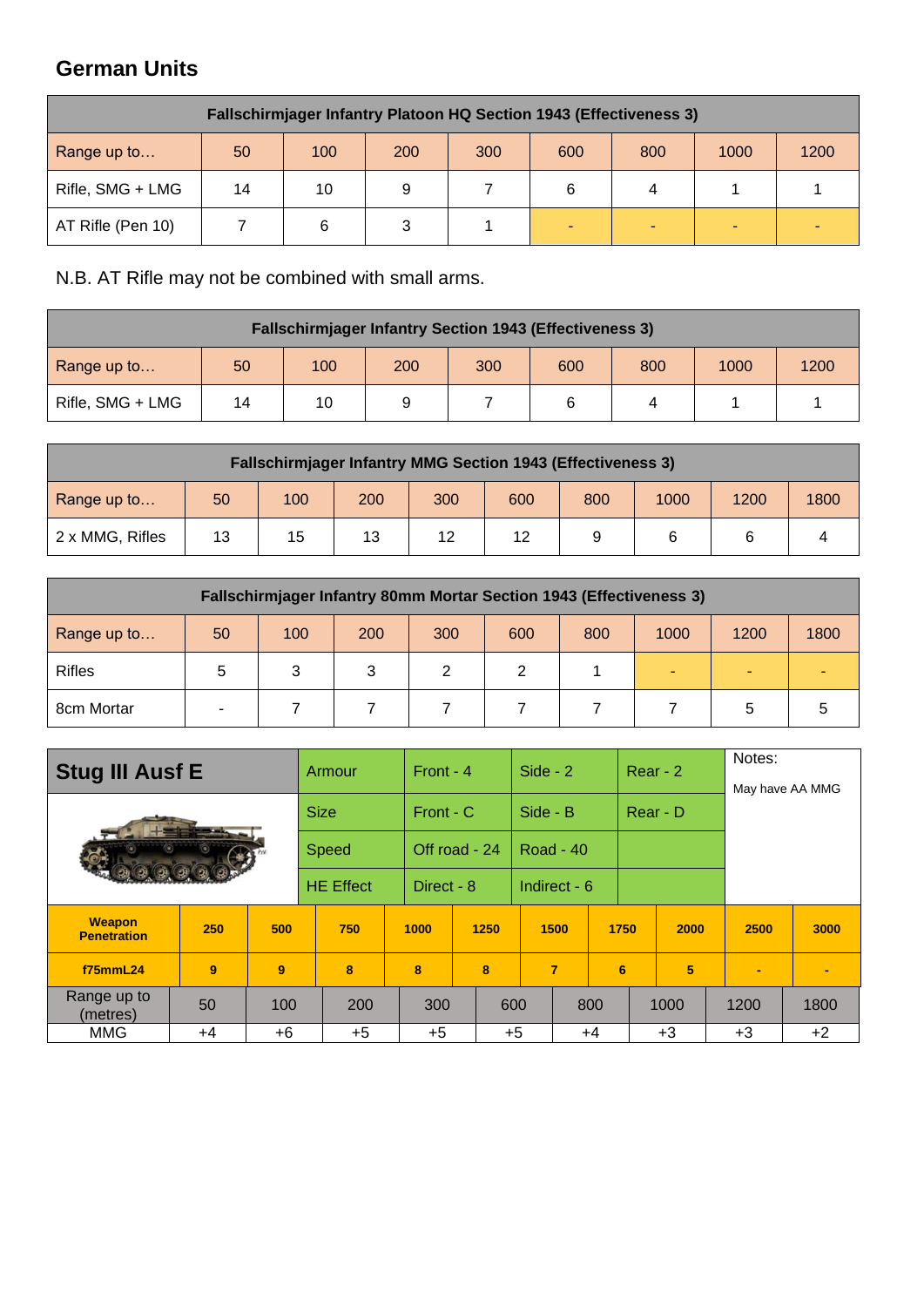| <b>Pzkpfw VI Tiger I</b>            |     |      |             | <b>Armour</b>    | Front - 8  |              |      | Side - $6$ |                  |      | $Rear - 6$ | Notes:<br>Co-axial and hull MG |                 |  |
|-------------------------------------|-----|------|-------------|------------------|------------|--------------|------|------------|------------------|------|------------|--------------------------------|-----------------|--|
|                                     |     |      | <b>Size</b> |                  | Front - B  |              |      | Side - A   |                  |      | Rear - C   |                                | May have AA MMG |  |
| $\sim$                              |     |      |             | <b>Speed</b>     |            | Offroad - 20 |      |            | <b>Road - 36</b> |      |            |                                |                 |  |
|                                     |     |      |             | <b>HE Effect</b> | Direct - 9 |              |      |            | Indirect - 7     |      |            |                                |                 |  |
| <b>Weapon</b><br><b>Penetration</b> | 250 | 500  |             | 750              | 1000       |              | 1250 |            | 1500             | 1750 | 2000       | 2500                           | 3000            |  |
| 88mmL56                             | 14  | 14   |             | 13               | 13         |              | 12   |            | 12               | 12   | 11         | 11                             | $\overline{7}$  |  |
| Range up to<br>(metres)             | 50  | 100  |             | 200              | 300        |              | 600  |            |                  | 800  | 1000       | 1200                           | 1800            |  |
| <b>MMG</b>                          | +4  | $+6$ |             | $+5$             | $+5$       |              |      | $+5$       |                  | +4   | $+3$       | $+3$                           | $+2$            |  |